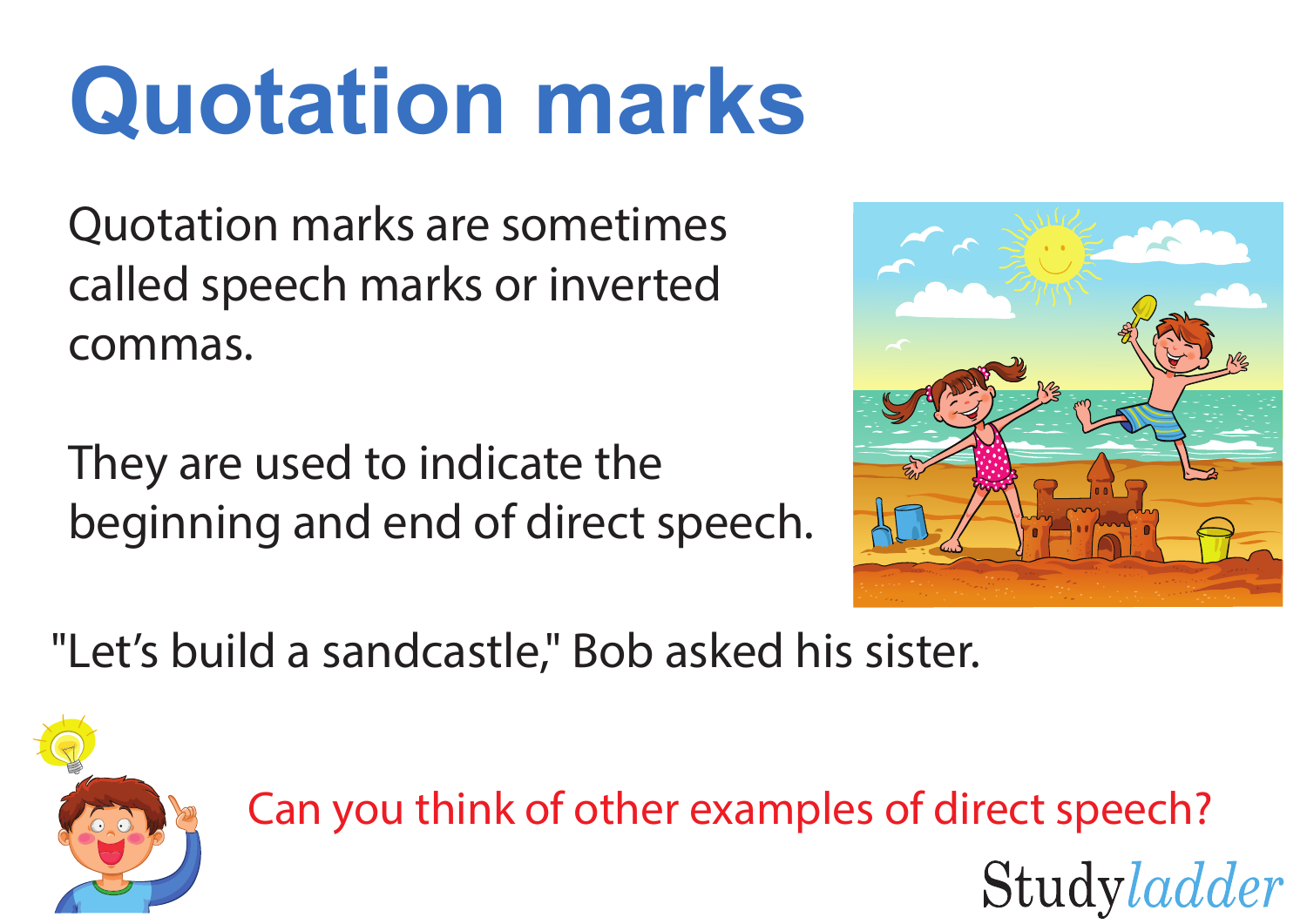The speech (quotation) marks are placed directly before the first word spoken and directly after the last word spoken, not at the end of the sentence.

"I love my dog," said Joanne.



Write some more examples of speech.

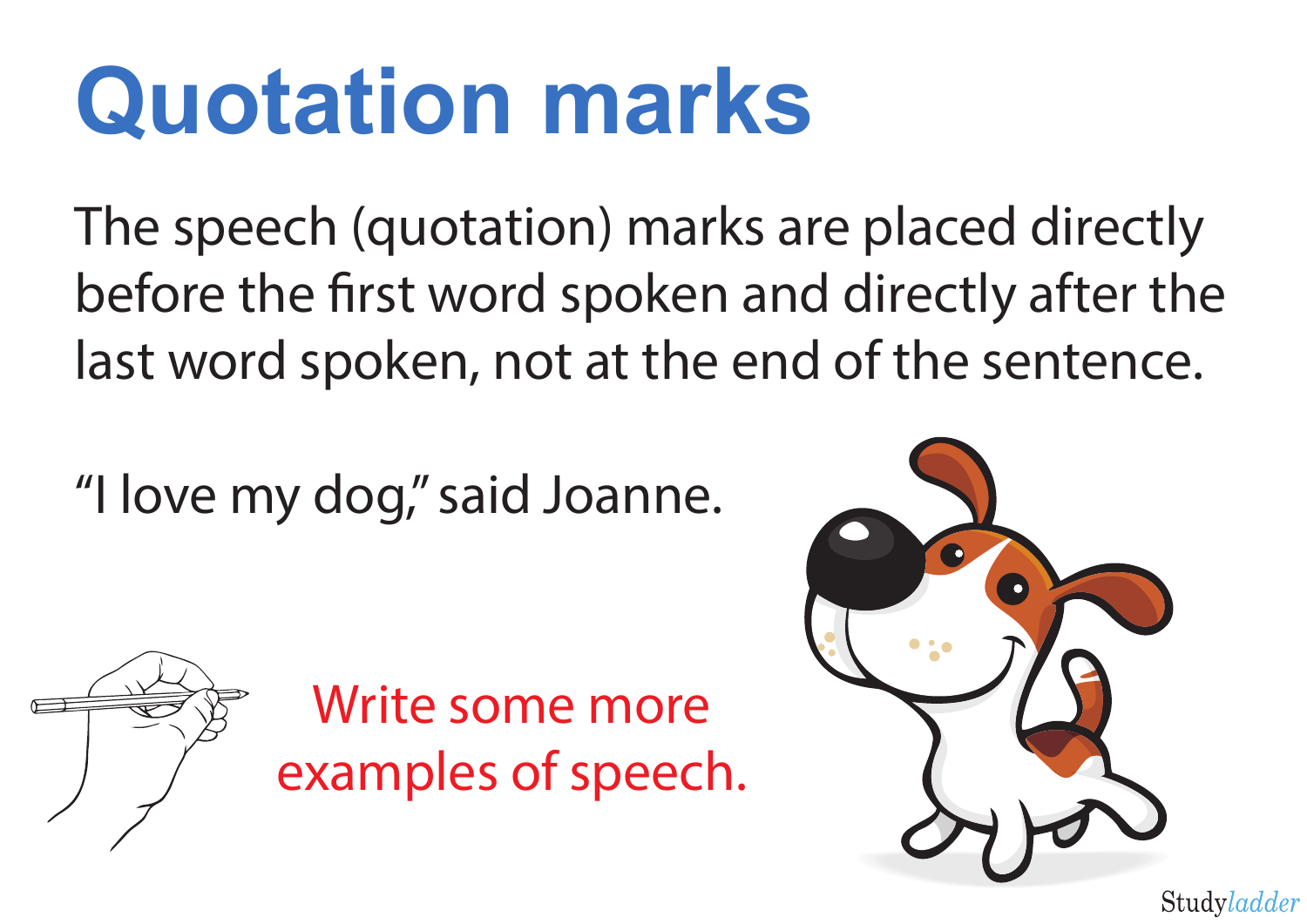\* Start a new line when someone new speaks.

"I like playing football," said Luke. "I agree," replied Sue.



"I wish we could play every day," added Anthony.

\* The first word within the speech marks should have a capital letter.

John slumped in the chair and said, "I've had it!"Studyladder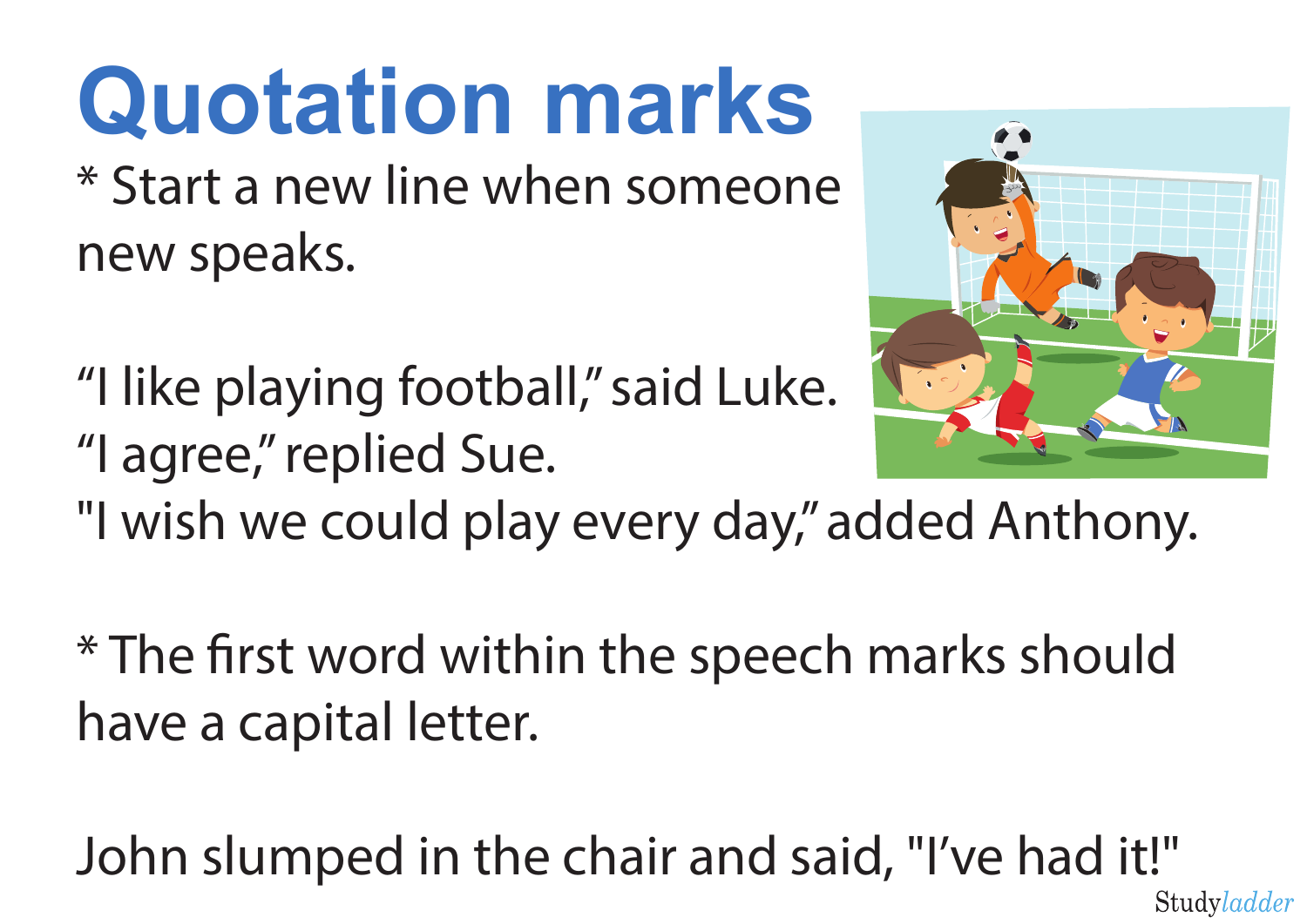A comma, question mark or exclamation mark should be placed before the end inverted commas.

"I'm lost," Sam sobbed.

"Get out!" screamed Toby.



"What time will the bus arrive?" Tom enquired.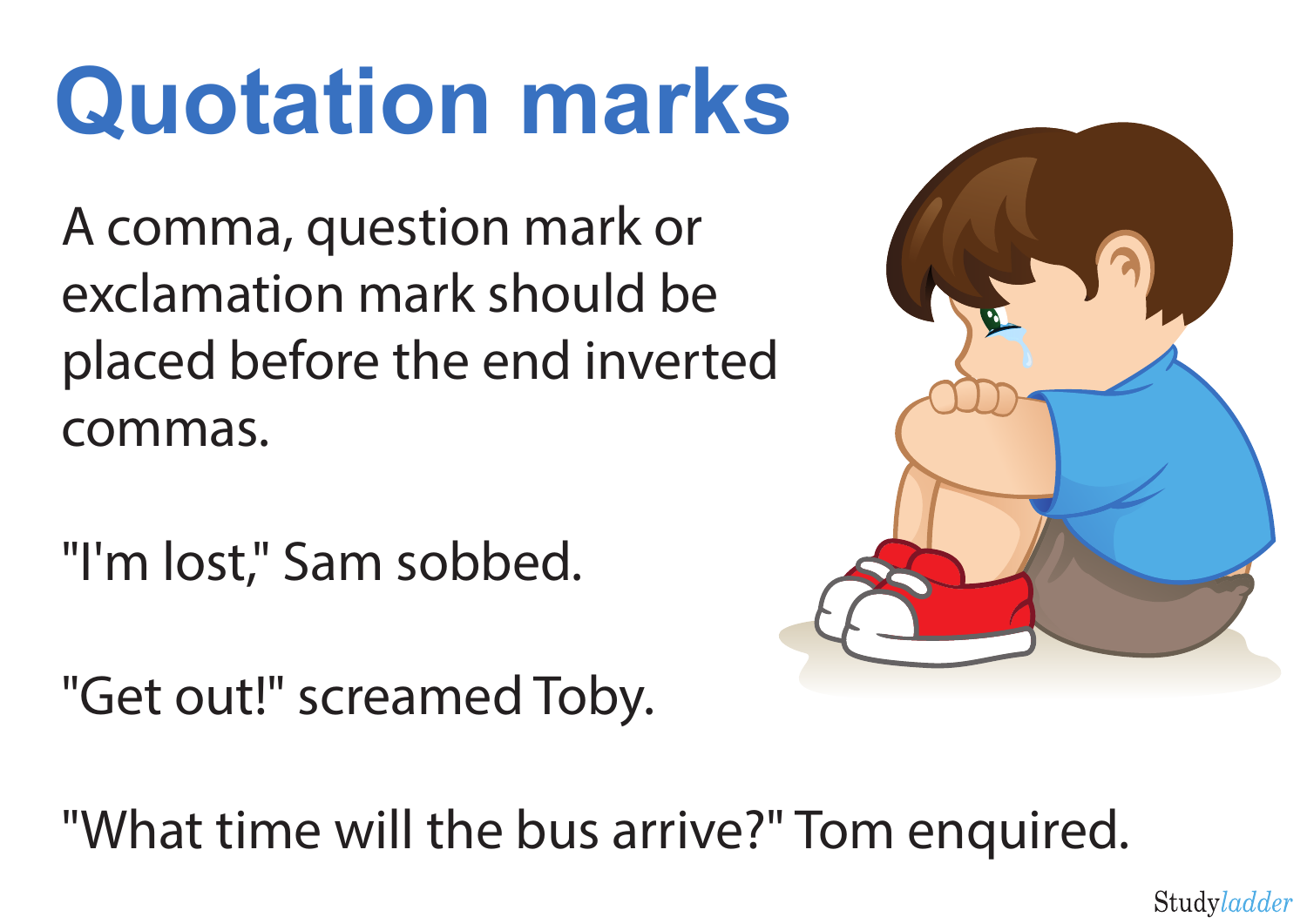A comma should be placed before the opening quotation mark to separate the quote from the rest of the sentence if the speaker's identity is placed before the quote.

Kim said, "It is very cold today."



Think of some more examples where the speaker is identified before the quote.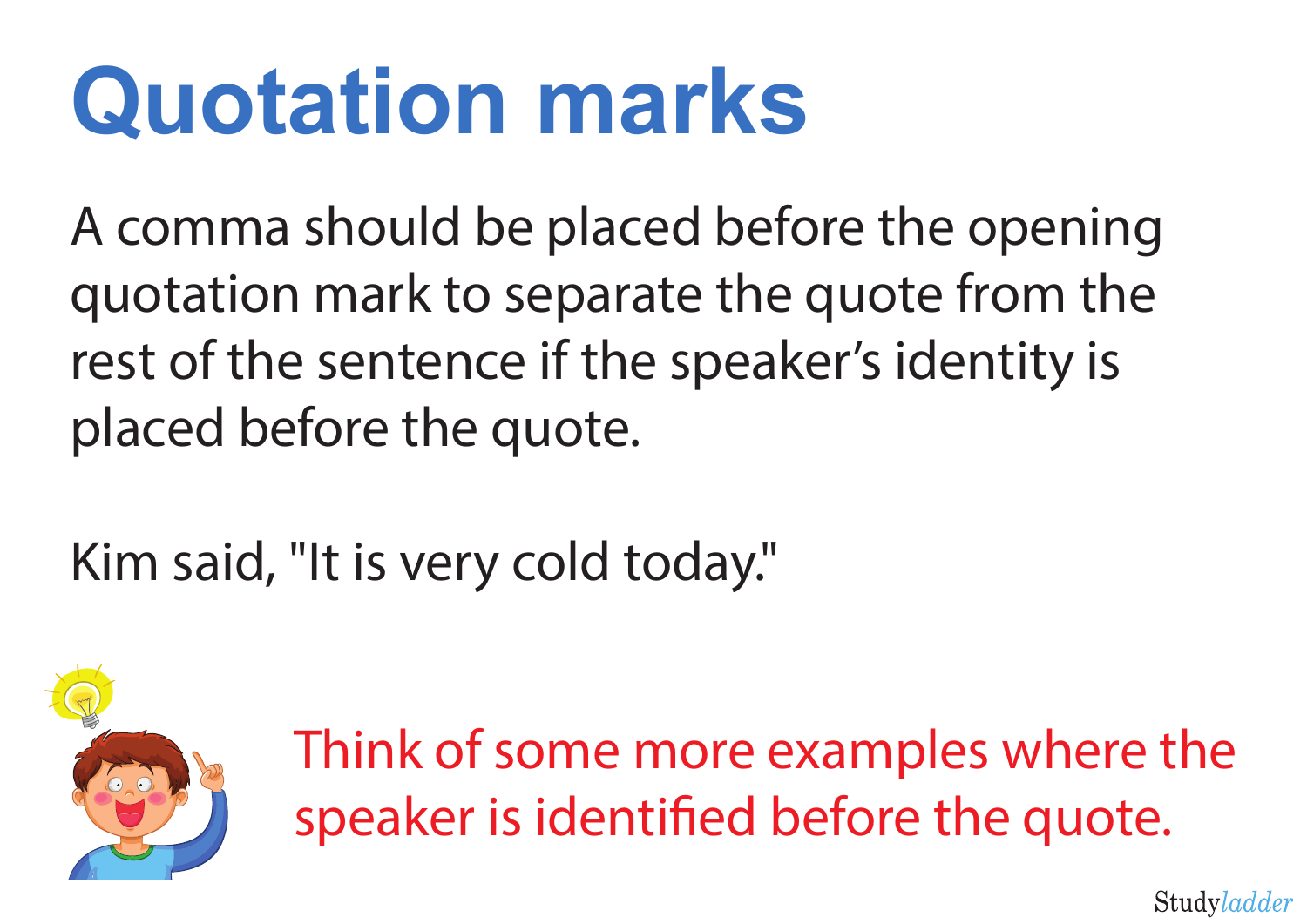When the quote comes first, place a comma before the end quotation mark to separate the quote from the rest of the sentence.

"I'm glad to meet you," Sharon said.





Write some more quotations with correct punctuation.